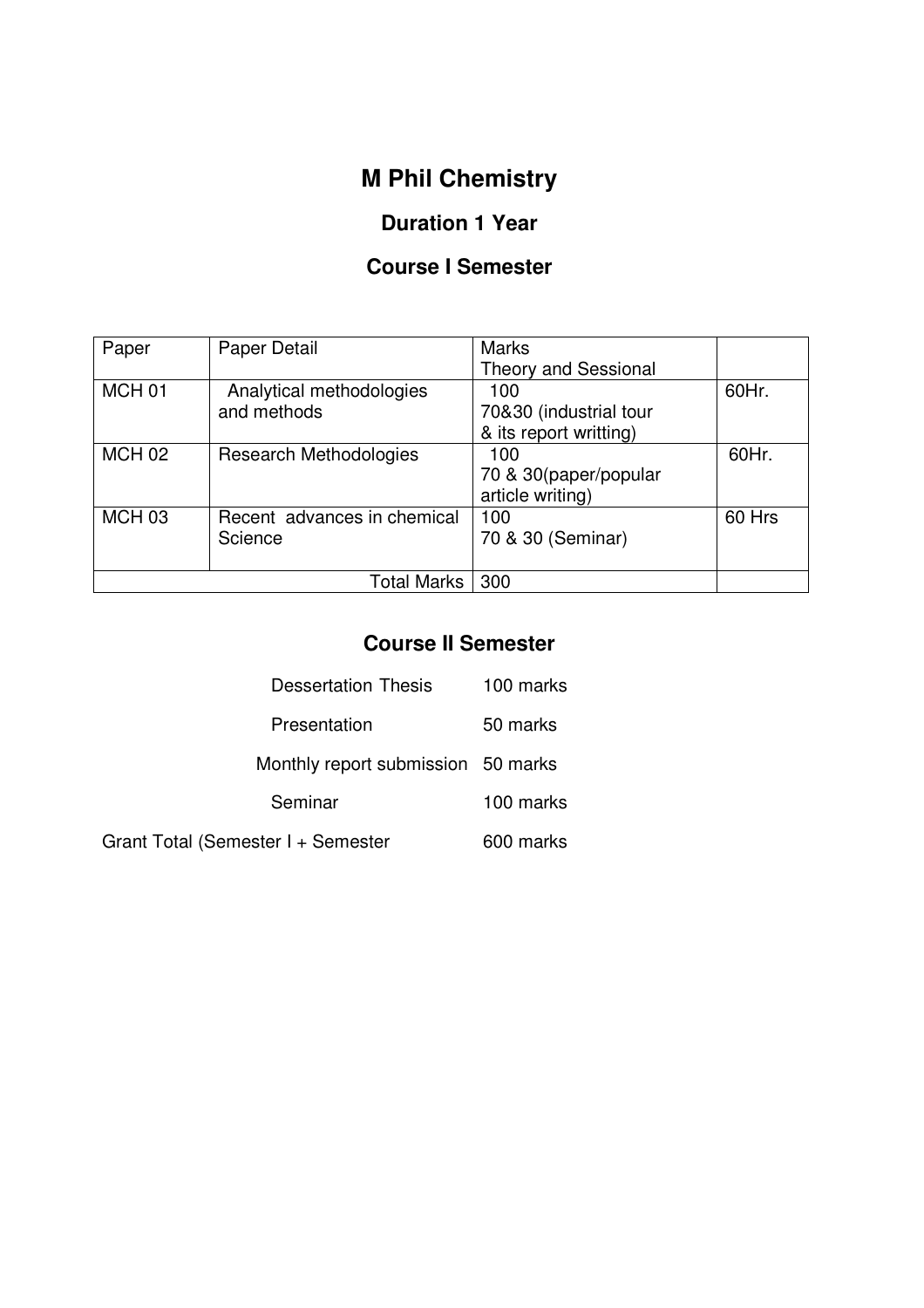#### **MCH 01: Analytical Methodologies and Methods**

b) **Data analysis**: Errors, classification of errors, mean deviation and standard deviation, calibration accuracy and precision, measurement of uncertainty, rejection of measurements, confidence interval tests of significance, error curve, minimization of errors, significant figure and computation of results, certified reference material and standard reference material.

### **Analytical methodologies**

#### (A) **Sampling and sample preparation techniques**: .

- ~ Sampling of solids, liqiuds & gases for oraaqic and inorganic analysis
- ~ Distribution coefficients & distribution ratio
- ~ Extraction techniques for organics & inorganics

### (B) **Statistics & data handling**

- ~ Linearity, Accuracy & Precision
- ~ Types of errors in measurements
- ~ Significant figure in measurements & calculations
- ~ Standard deviation
- ~ Statistics, confidence limits, t-test, F-test
- ~ Rejection of results
- ~ Least square plots & coefficient of variation
- ~ Detection limits'
- ~ Statistics of sampling

#### (C) **Classical techniques of anqlysis**

~ Gravimetric analysis & precipitation

#### (D) **Modern Instrumental methods of analysis**

- $\sim$  Fundamental, principle, technique, intrumentation and applications of:
	- a) Electro-analytical techniques
		- i) Redox & Potentiometric titration
		- ii) Amperometric techniques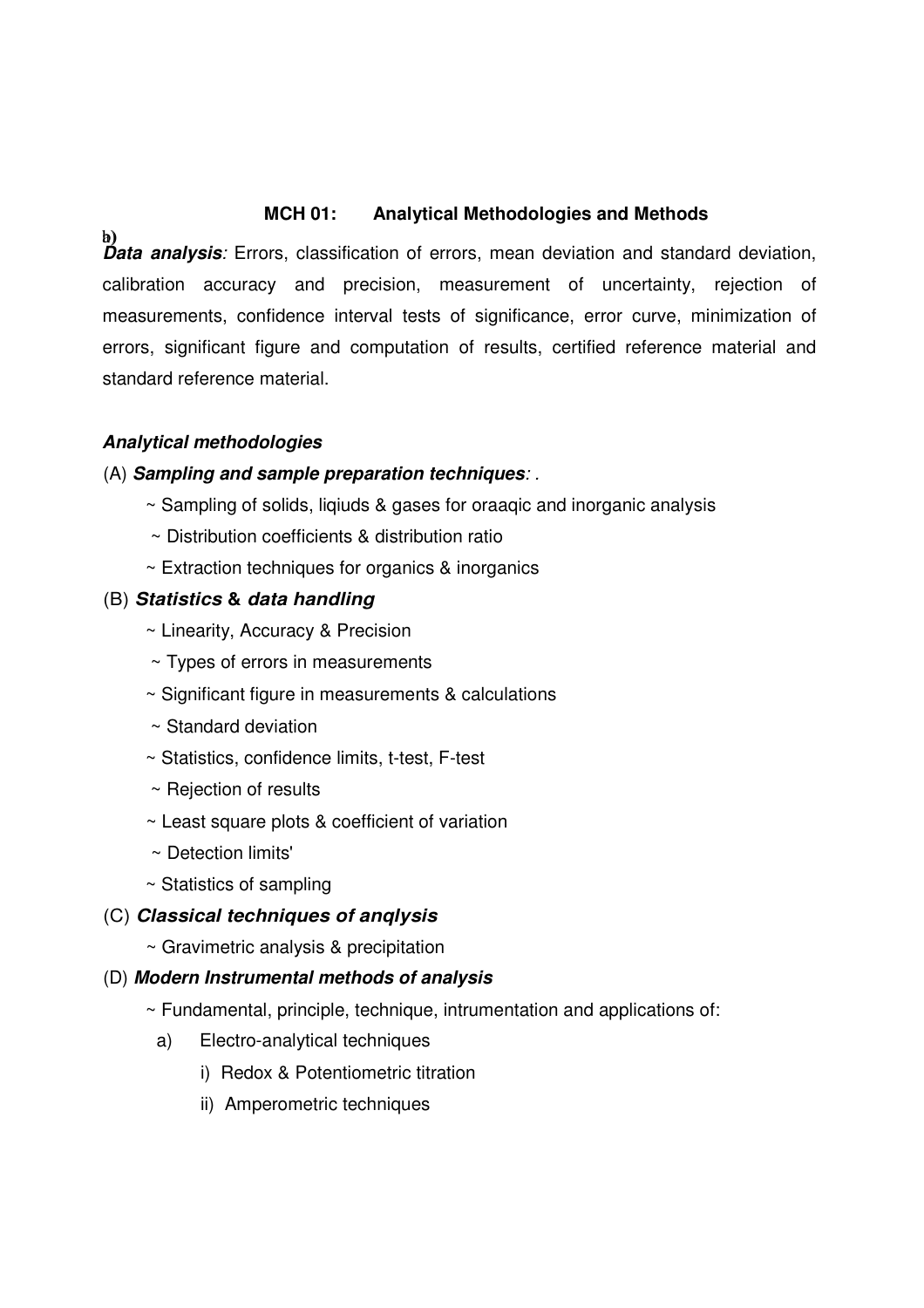- iii) Voltammetric techniques
- b) Chromatographic techniques
	- i) Principle of chromatographic seperation
	- ii) Classification of chromatographic techniques Hi)

Theory of column efficiency:

- Gas Chromatography (GC)
- Liquid Chromatography:- Planar chromatography, High Pressure Liquid Chromatography, Size exclusion chromatography, Ion chromatography.

c) Spectroscopy

- i) Molecular Spectroscopy
- ii) Atomic Spectroscopy

d) Thermal analysis

- i) Thermal Gravimetric Analysis (TGA)
- ii) Differential Thermal Analysis (DTA)
- Hi) Differential Scanning Calorimetry (DSC)

#### **MCH 01: Research Methodologies**

#### **Section-A**

Selection of institute, laboratories, research supervisor, Problem selection - Literature survey - Familiarity with ideas and concepts of investigation - acquiring technical skills drawing inferences from data - qualitative and quantitative analysis - accessing the problems - results and conclusions - presenting a scientific seminar.

Preparation and submission of synopsis for registration, preparation of research paperart of writting of thesis, research agreements. Preparation of research papers, popular articles, book reyiews, research projects ,and their presentations.

Safety rules of laboratory acquaintance of experimental set up and instruments, intellectual property and intellectual property rights.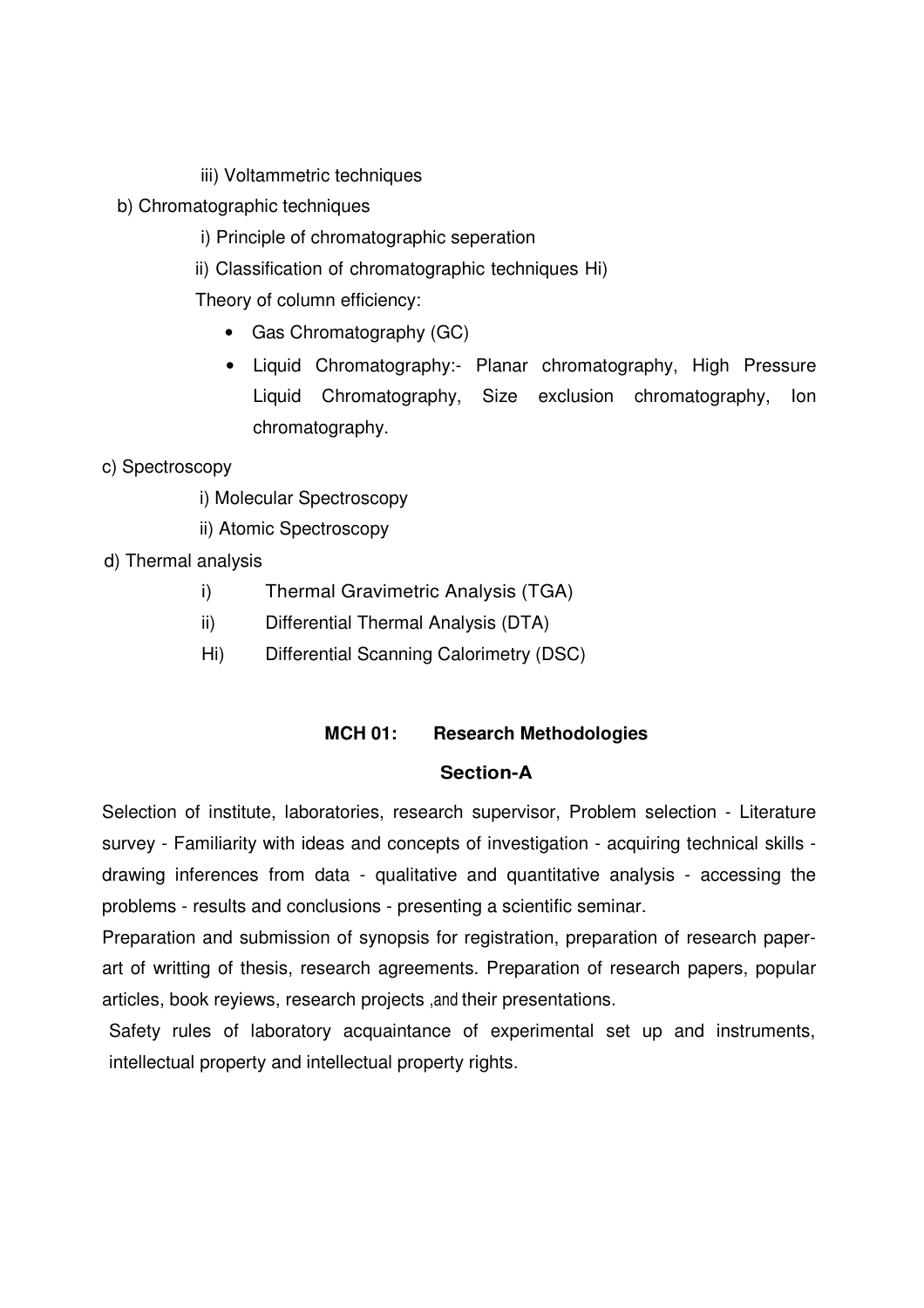### **Section-B**

Data management, importance of safety and security of data, evaluation of inventions. communication with patent council and publication of data, communication with investors, IP sales process .

Techniques of written communication of ideas and experimental outcome in different scientific journals in the form of papers notes review articles, acquaintance with the format of instruction to authors prescribed by different publishers, formalities need to be followed to incorporate the published work of others, abstracting of scientific papers, importance of first author co-author and corresponding author. Copyright and copyright transfer, patent application.

### **MCH 03: Recent Advancement in Chemical Science**

### **UNIT I**

#### **Structural elucidation:**

Characterization and CMR: Resolution and multiplicity of 13C NMR, IH-decoupling, noise decoupling, broad-band decoupling; Deuterium, fluorine anq phosphorus coupling; NOE signal enhancement, off-resonance, proton decoupling, Structural applications of CMR. DEPT; Introduction to 2D-NMR, PMR: Natural abundance of 13C, 19F and 31P nuclei.

#### **Green Chemistry:**

Nuclear Quadrupolar Resonance (NQR) Spectroscopy: Quadrupolar moment, energy lends of a quadrupolar nuclease and effect of asymmetry parameters and energy lends. Effect of an external magnetic field, selected examples for elucidation of structural aspects of inorganic compounds using NQR spectroscopy.

#### **UNIT-II**

#### **Green Chemistry**

Introduction, Principles, goals, Green Strategies, Green chemistry in practice, Green Energy: abuses, International standards.

Green computing, origin, Rationale, Regulations and Industry initiatives. Virtualization -